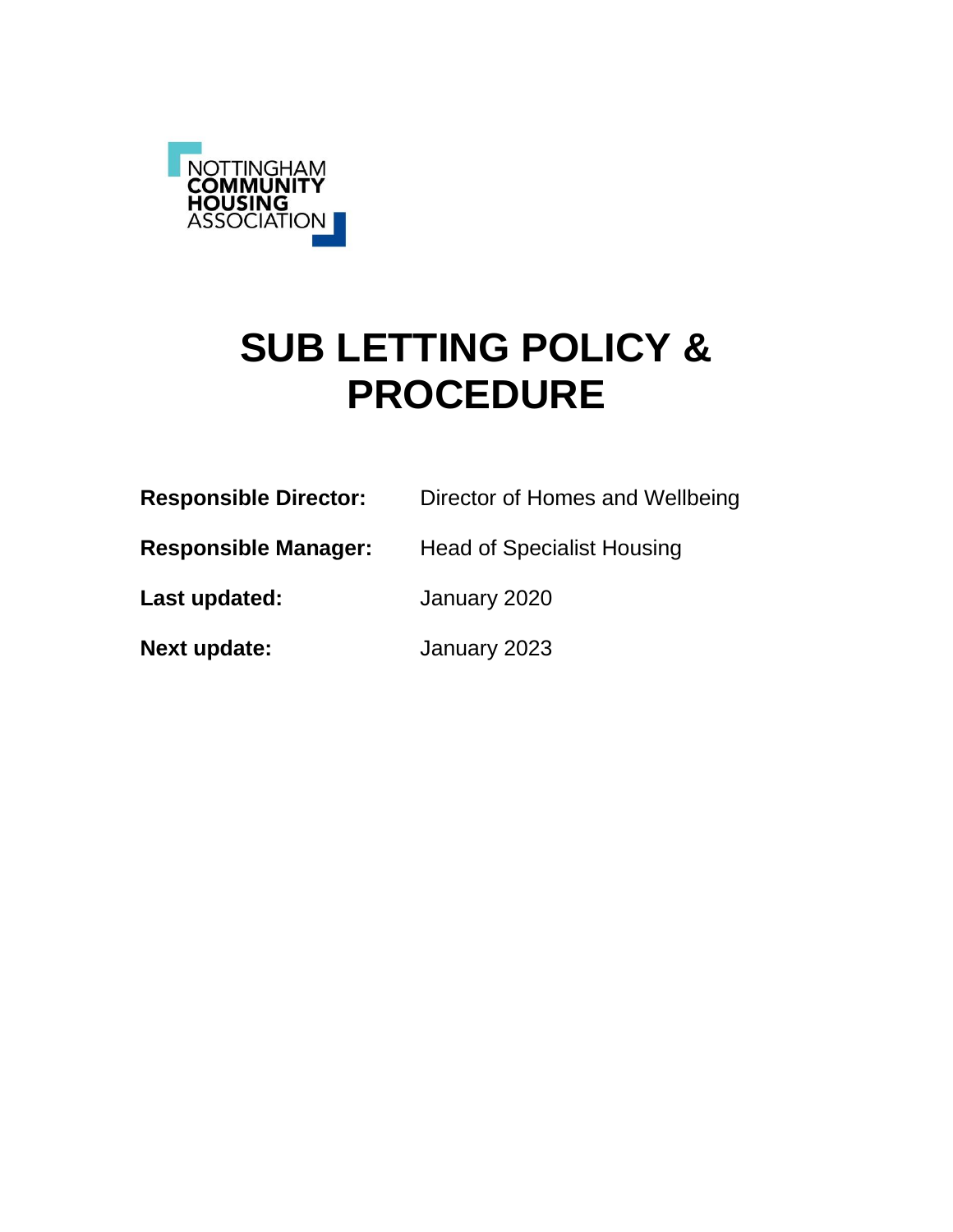## **1. Purpose**

- 1.1 The purpose of this procedure is to ensure that the Specialist Housing Team is able to respond to requests from leaseholders to sublet their shared ownership home in a fair, consistent and equitable manner in accordance with the **Homes [England](https://www.gov.uk/government/organisations/homes-england) and [Regulator](https://www.gov.uk/government/organisations/regulator-of-social-housing) of Social Housing** guidance on sub-letting contained within the Capital Funding Guide.
- 1.2 This procedure aims to give guidance for officers in determining on a case by case basis whether permission for sub-letting should be given or not.

#### **2. Risks**

- 2.1 Failure to meet genuine NCHA customer needs
- 2.2 Failure to meet guidance and best practice regarding commercial gain and meeting the eligibility for shared ownership
- 2.3 Loss of management control of schemes from tenants living in the properties with whom we do not have a contract
- 2.4 The risk to the property of a sub- tenant neglecting and not maintaining the property and the area around it
- 2.5 The risk of an affordable property being let to a person with no discernible housing need

#### **3. References**

- 3.1 Homes England Capital Funding Guide (updated 2018)
- 3.2 The shared ownership lease

## **4. Process**

#### **4.1 Request for Sub-Letting**

4.1.1 When a request for sub-letting is received, the Housing Officer should request full details about the reason why the request has been made.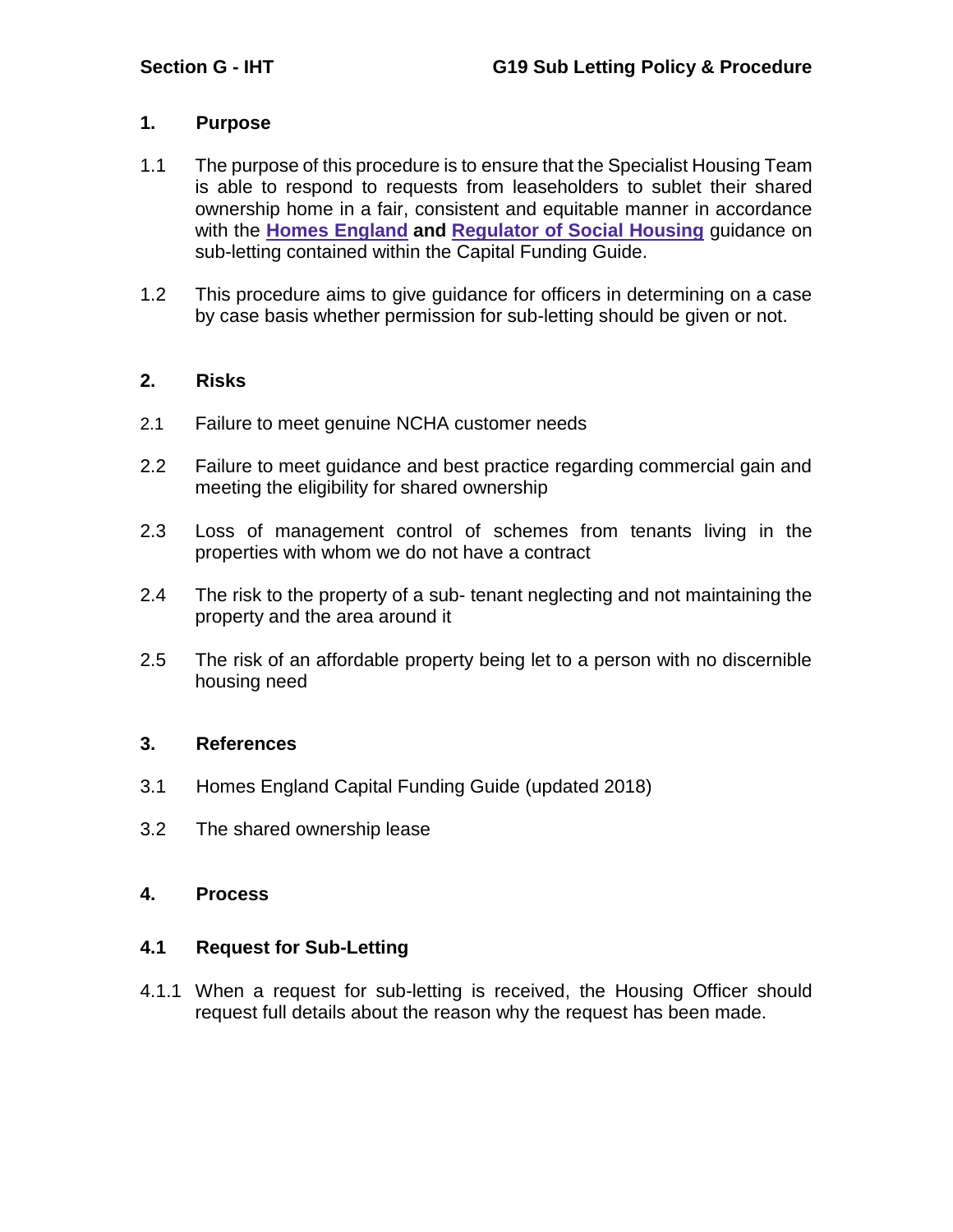- 4.1.2 Reasons that can be considered as genuine social need include a need to move on a temporary basis (less than six months), family reasons, medical or health reasons, financial hardship that cannot be resolved by selling the property, etc.
- 4.1.3 Supporting evidence/documentation for the sub-letting request should be obtained whenever possible, e.g. medical reports, financial statements from an independent advisor.
- 4.1.4 Each case will be considered on its merits by the Specialist Housing Manager in discussion with the Housing Officer.
- 4.1.5 Any decision to allow a shared owner to sub-let their home will be at the absolute discretion of the Specialist Housing Manager or Head of Specialist Housing. No appeal will be allowed and refusal to give permission to sublet will not give recourse to NCHA's complaints procedure.
- 4.1.6 Where permission has been given it should be recorded with full details on the 'sub-let spreadsheet' saved at S\IHT\shared ownership\sub-letting. This spreadsheet will be monitored to ensure compliance with the conditions of sub-letting given.

## **4.2 Homes England Criteria for Sub-Letting**

- 4.2.1 Guidance for sub-letting is set out in the Homes England Capital Funding Guide.
- 4.2.2 Shared ownership leases must prohibit sub-letting by the leaseholder to protect public funds and ensure applicants are not entering shared ownership for commercial gain.
- 4.2.3 This stops the leaseholder having the right to sub-let, but allows the Registered Provider (RP) to agree to sub-letting arrangements if they choose to do so in exceptional circumstances.
- 4.2.4 RPs must consider requests to sub-let on a case-by-case basis. It is the RP's decision as to whether they agree to the request and permit sub-letting. RPs must consider the following issues when dealing with requests:
	- Do the reasons for sub-letting genuinely stem from unavoidable need, and are not primarily for speculation or gain?
	- Does the person(s) to whom the leaseholder sub-lets also satisfy the RP's criteria for shared ownership?
	- Are the terms of the sub-let for a fixed period during which the shared owner will retain ownership of the lease? and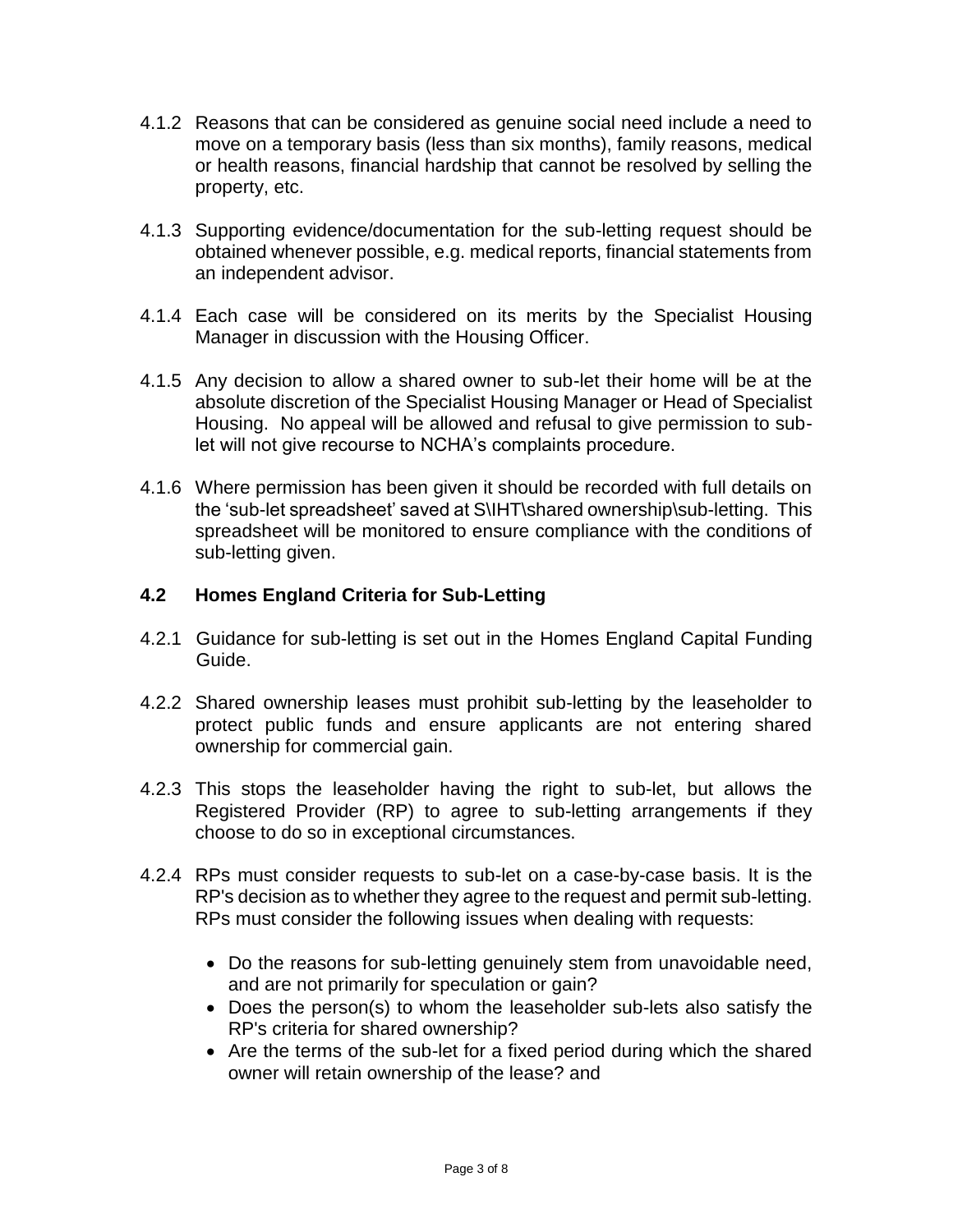- Does the leaseholder have the permission of the mortgage lender (if required)?
- 4.2.5 If a request is from a serving member of the Armed Forces whose tour of duty requires them to serve away from the area in which they live (a distance of at least 50 miles or 90 minutes travelling time) for a fixed period, and the general criteria above are also met, the shared owner may sublet subject to the RP being satisfied that all of their additional criteria (if any) are met.

## **4.3 NCHA Criteria for Sub-Letting**

- 4.3.1 Requests are assessed on a case by case basis, no precedents can be set by past management decisions to allow or deny sub-letting.
- 4.3.2 Any decision by NCHA to consent to a leaseholder's request to sub-let their property will be subject to the following conditions:
	- 1. There are exceptional circumstances that necessitate a need for subletting
	- 2. The sub-tenant must be assessed as meeting the shared ownership criteria
	- 3. Permission is granted for a maximum of 6 months
	- 4. An Assured Shorthold Tenancy agreement will be used which will enable the leaseholder to re-gain possession of their property at the end of the letting period
	- 5. A letting agent must be used to let and manage the property
	- 6. The letting agent will take references i.e. previous landlord and credit checks
	- 7. The letting agent must do quarterly checks at the property
	- 8. A copy of the mortgage lender's consent must be seen by NCHA
	- 9. Permission must be given by the management company if applicable
- 4.3.3 The leaseholder should receive a copy of the NCHA sub-letting enquiry letter (Appendix 1) in response to an initial enquiry. When they have agreed to the conditions then permission can be given in writing (see Appendix 2). If permission is not given then Appendix 3 should be used.

#### **4.4 100% Ownership**

4.4.1 Where shared owners staircase to 100% ownership we may be able to give permission to sub-let (where requested and depending on the lease and scheme ) via a deed of variation drawn up for that property that clearly sets out the responsibilities and conditions of the sub-let. The leaseholder will be required to pay for NCHA's and their own legal fees in relation to this.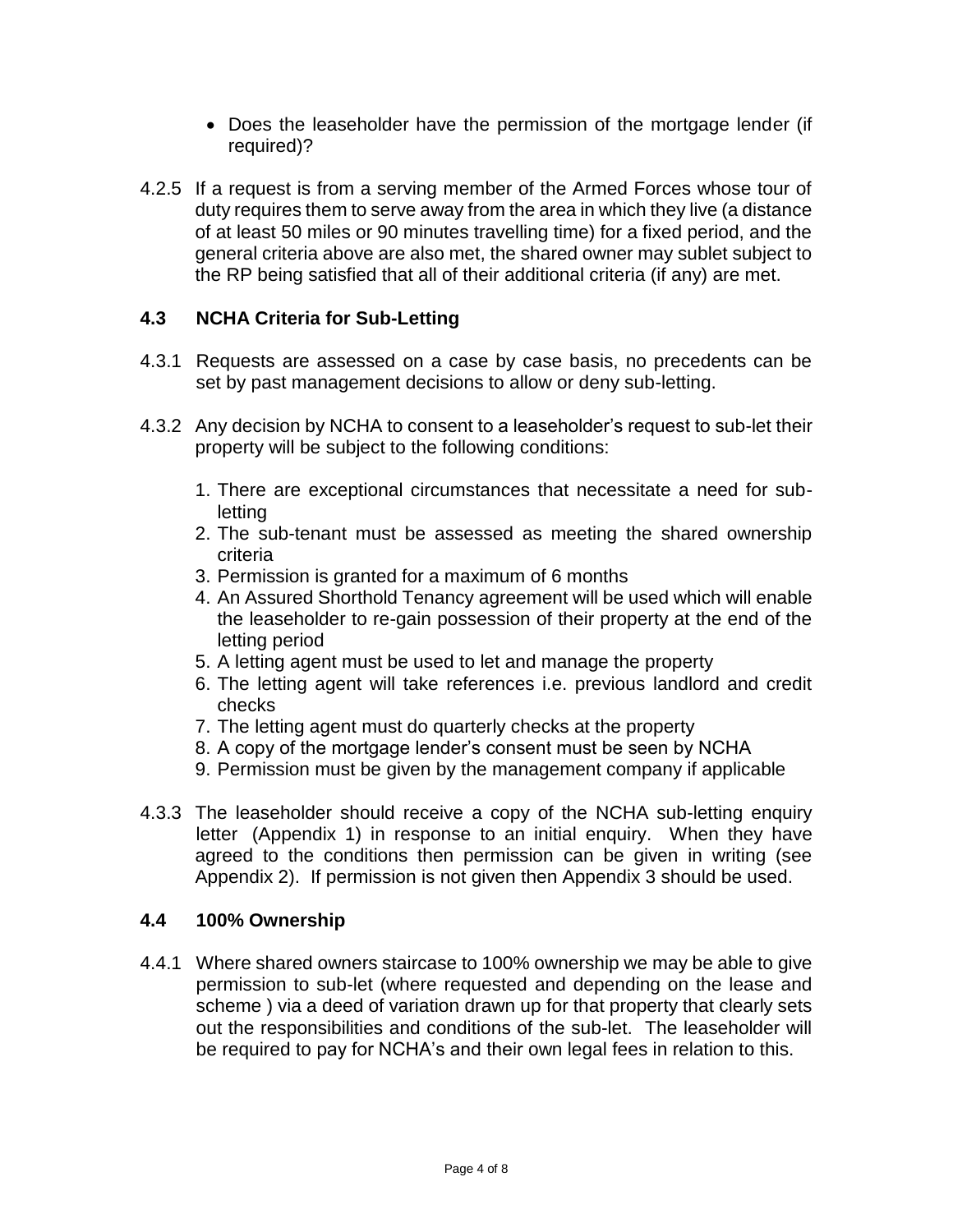4.4.2 Where there is a management company, restricted lease or s106 agreement in place the request to sub-let will be considered in relation to these restrictions and permission would only be given with the agreement of the relevant management company or local authority. Costs of fees for a deed of variation would again be met by the leaseholder.

## **4.5 Ending the Sub-Let**

- 4.5.1 Permission will only be given for six months. At the end of the six month period, contact will be made with the leaseholder to ensure that the tenant has left the property/notice has been given and that the leaseholder will be returning to the property.
- 4.5.2 Where a sub-letting situation continues without permission this will be considered a breach of the lease and legal advice will be sought.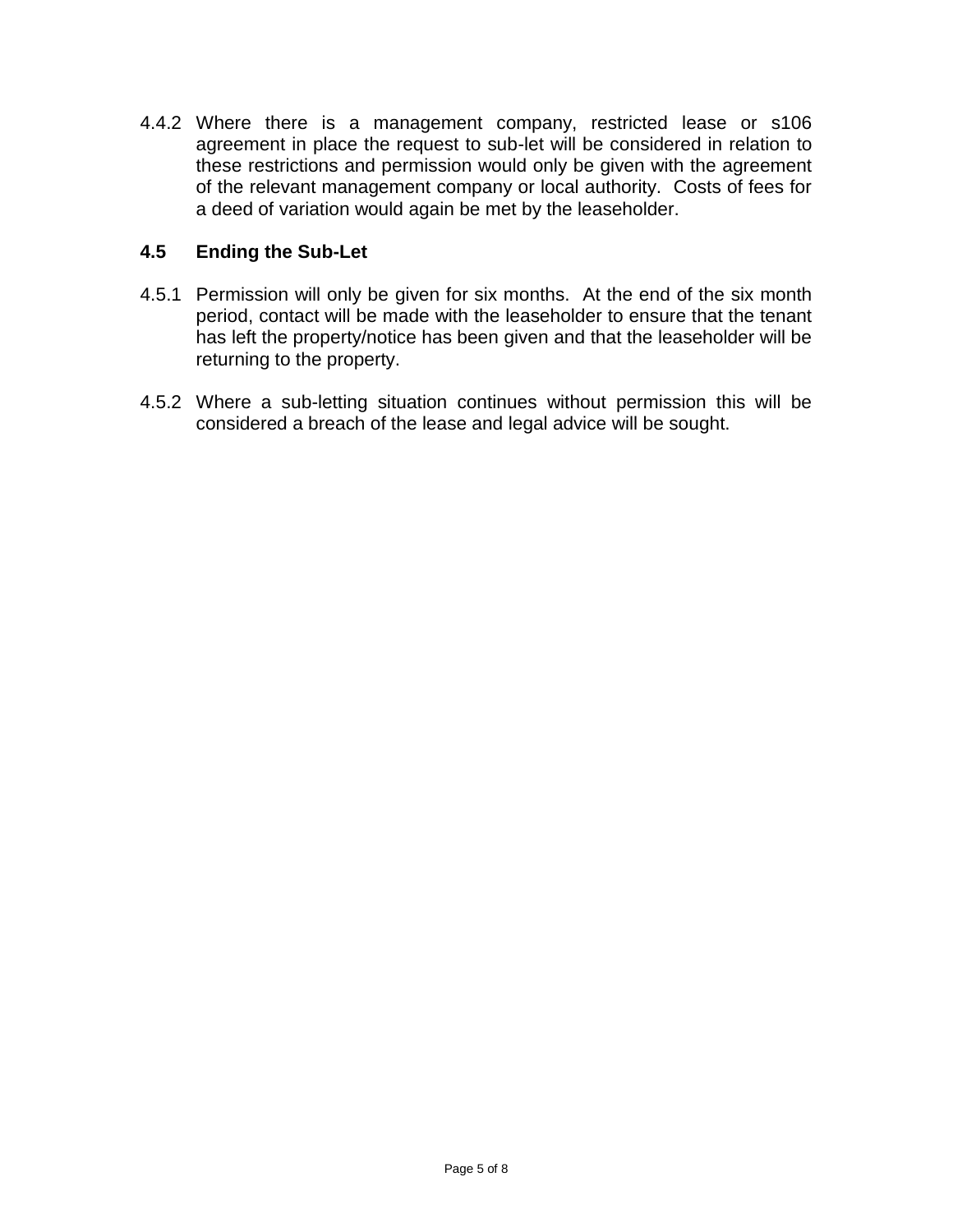## **Appendix 1 Enquiry Letter**

#### Dear

NCHA will consent, in principle, to a leaseholder's request to sub-let their property, subject to the following conditions:

- 1. There are exceptional circumstances that necessitate a need for sub-letting
- 2. The sub-tenant must be assessed as meeting the shared ownership criteria
- 3. Permission is granted for a maximum of 6 months
- 4. An Assured Shorthold Tenancy agreement will be used which will enable the leaseholder to re-gain possession of their property at the end of the letting period
- 5. A letting agent must be used to let and manage the property
- 6. The letting agent will take references i.e. previous landlord and credit checks
- 7. The letting agent must do quarterly checks at the property
- 8. A copy of the mortgage lender's consent must be seen by NCHA
- 9. Permission must be given by the management company if applicable

If you wish to seek permission for sub-letting, accepting the conditions above, then please submit details of the circumstances requiring the sub-letting of your property to your housing officer at *[housingofficer@ncha.org.uk.](mailto:housingofficer@ncha.org.uk)* Please note that sub-letting your property without permission is a breach of your lease.

Yours sincerely

xx Housing Officer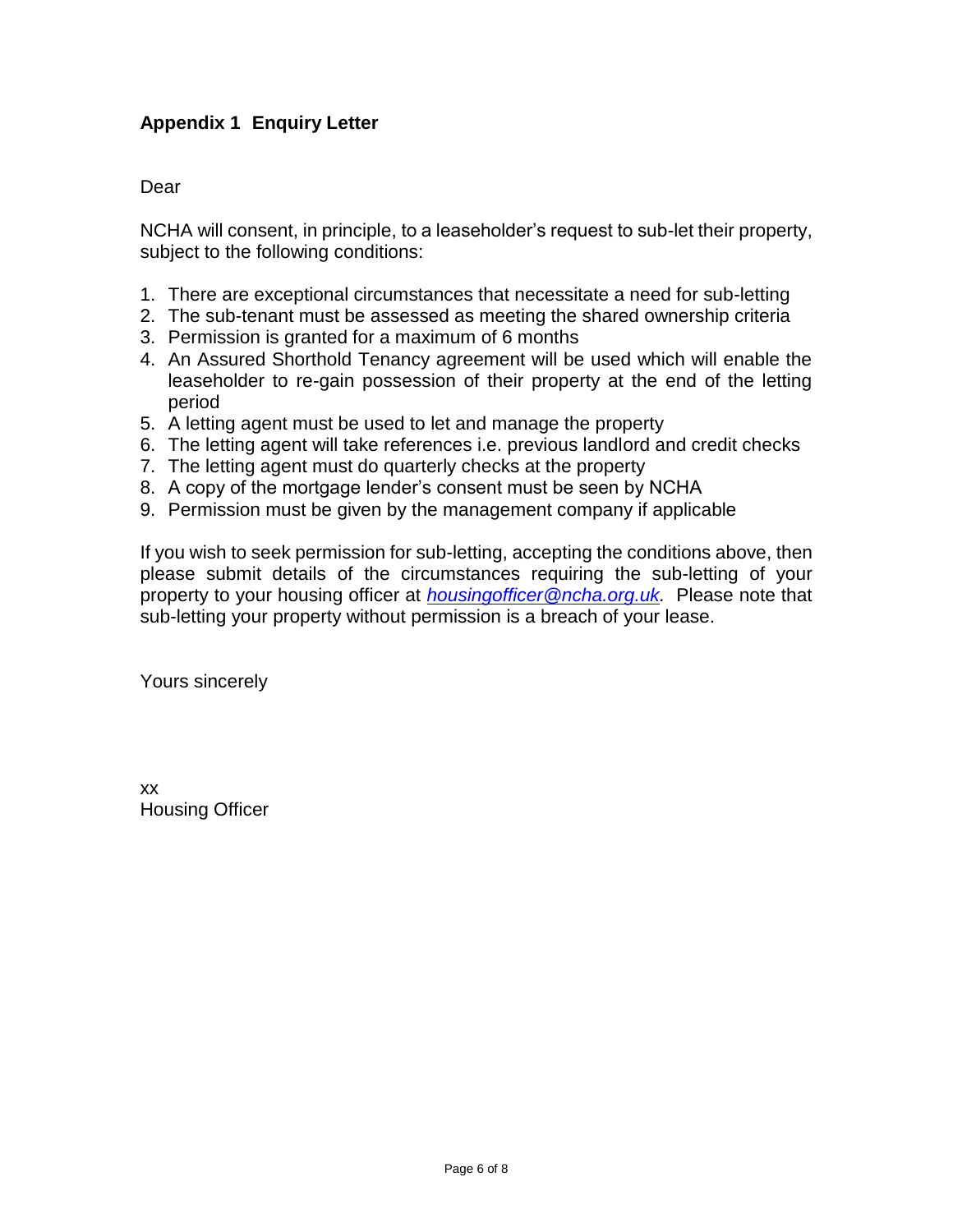## **Appendix 2 Permission Letter**

#### **Sub-Let Request:** *address of property*

#### Dear

Thank you for your request to sub-let your property. After consideration of the reasons why you have requested to sub-let the property NCHA has decided to allow sub-letting, subject to the following conditions being met:

- 1. There are exceptional circumstances that necessitate a need for sub-letting
- 2. The sub-tenant must be assessed as meeting the shared ownership criteria
- 3. Permission is granted for a maximum of 6 months
- 4. An Assured Shorthold Tenancy agreement will be used which will enable the leaseholder to re-gain possession of their property at the end of the letting period
- 5. A letting agent must be used to let and manage the property
- 6. The letting agent will take references i.e. previous landlord and credit checks
- 7. The letting agent must do quarterly checks at the property
- 8. A copy of the mortgage lender's consent must be seen by NCHA
- 9. Permission must be given by the management company if applicable

If you have any queries regarding the contents of this letter, please contact me on

Yours sincerely

Specialist Housing Manager

**Appendix 3 Permission Not Given Letter**